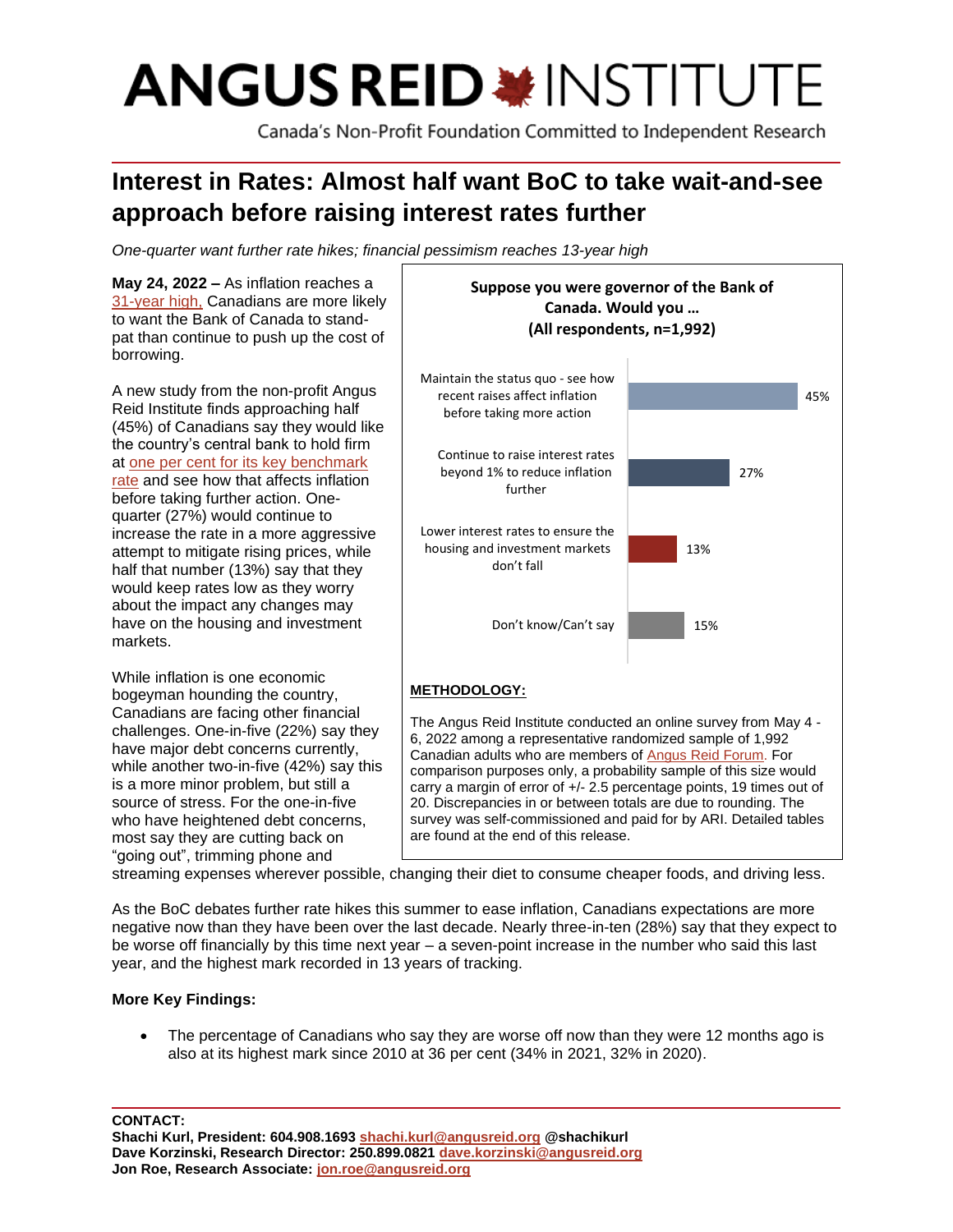

#### Page **2** of **13**

- The Angus Reid Institute's Economic Stress Index finds 22 per cent of Canadians Struggling, 25 per cent Uncomfortable, 26 per cent Comfortable and 27 per cent Thriving.
- One-third (32%) of Canadians express difficulty in paying for their housing costs, whether renting or paying a mortgage. This includes 93 per cent of those who are categorized at Struggling.
- Men of all ages are considerably more likely than women to say that the Bank of Canada should increase interest rates further (37% to 17% overall).

#### *About ARI*

*The Angus Reid Institute (ARI) was founded in October 2014 by pollster and sociologist, Dr. Angus Reid. ARI is a national, not-for-profit, non-partisan public opinion research foundation established to advance education by commissioning, conducting and disseminating to the public accessible and impartial statistical data, research and policy analysis on economics, political science, philanthropy, public administration, domestic and international affairs and other socio-economic issues of importance to Canada and its world.*

#### **INDEX**

**Part One: Taking the temperature of Canadians' household finances**

- **The Economic Stress Index**
- **One-third report deteriorating finances over the last year**
- **Half of Canadians say it's difficult to afford to feed their household**

#### **Part Two: The debt picture**

- **Household debt is a source of stress for two-thirds**
- **Canadians stressing over debt have cut back on going out, streaming services, driving**

**Part Three: What should the Bank of Canada do?**

- **More than two-in-five want BoC to maintain rates where they are; one-quarter want higher rates**
- **Past CPC voters more likely to want BoC to lower rates again**

#### **Part One: Taking the temperature of Canadians' household finances**

As Canadians leave pandemic health restrictions behind, they are left to deal with the economic ramifications of pandemic public policy. Two years of low interest rates and generous government spending has resulted in [significant inflation](https://www.cbc.ca/news/business/inflation-business-explainer-1.6362093) - [6.8% in April, a 31-year high.](https://globalnews.ca/news/8844481/inflation-canada-april-2022/) Prices for everything are climbing, including key staples like groceries and gasoline. Both of those are further affected by [Russia's](https://financialpost.com/commodities/agriculture/grocery-bills-heading-higher-as-ukraine-conflict-continues)  [invasion of Ukraine,](https://financialpost.com/commodities/agriculture/grocery-bills-heading-higher-as-ukraine-conflict-continues) bringing war to a key global region for both food and energy.

#### **The Economic Stress Index**

In an attempt to measure the economic pressure on Canadians during this tumultuous economic time, ARI created the Economic Stress Index in January. The index analyzes a number of core variables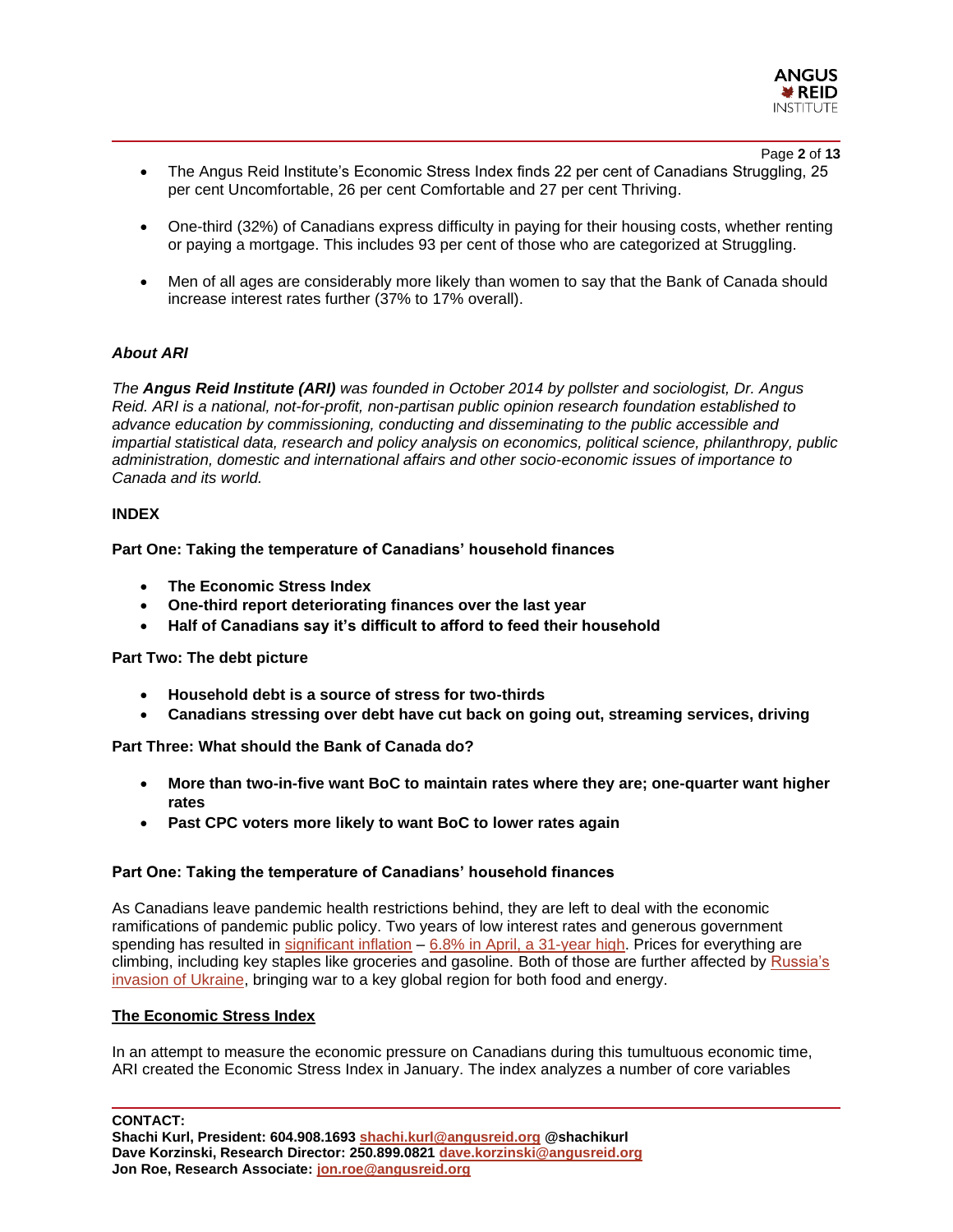

Page **3** of **13**

involving relative levels of concern over debt, housing costs, and household food costs, as well as respondents' self-appraisal of the effect of the past 12 months on their finances as well as the year to come.

The ESI yields four groups: the Thriving (27% of Canadians), the Comfortable (26%), the Uncomfortable (25%) and the Struggling (22%):



The current economic stress is not felt equally across the country. Those living in Manitoba (29%), Saskatchewan (27%), and Atlantic Canada (26%) are more likely to be Struggling. As well, majorities in Saskatchewan, Alberta and Atlantic Canada fall in the bottom half of the ESI. One-third (35%) of Quebecers are Thriving, the most of any region in the country: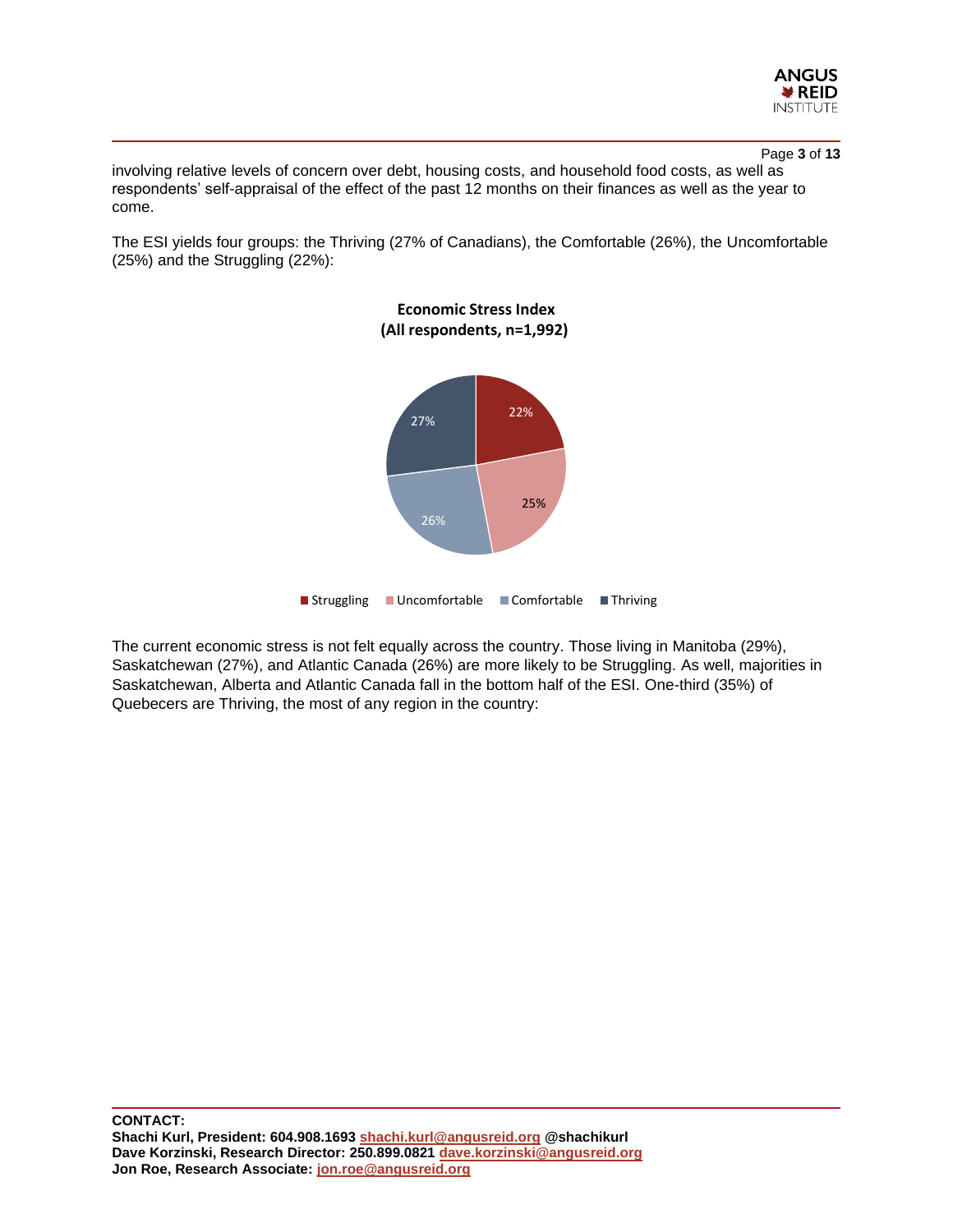

22% 18% 24% 27% 29% 24% 19% 26% 25% 26% 31% 38% 22% 22% 22% 31% 26% 30% 23% 19% 25% 28% 24% 27% 26% 23% 16% 24% 26% 35% 14% BC (n=254) AB (n=198) SK (n=117) MB (n=125) ON (n=705) QC (n=443) ATL (n=150) Total (n=1,992) Region **Economic Stress Index** Struggling Uncomfortable Comfortable Thriving

Perhaps this is reflective of the asymmetrical effect inflation has had on the country. In the Atlantic provinces, where one-quarter (26%) are struggling, the price of food has climbed faster than the national average, according to [Statistics Canada.](https://www150.statcan.gc.ca/t1/tbl1/en/cv.action?pid=1810000411) As well, the cost of energy, including electricity, gasoline and other types of fuel, [has climbed on the east coast](https://atlantic.ctvnews.ca/gas-prices-continue-to-surge-in-the-maritimes-and-across-canada-1.5896863) in the last year faster than other regions in the country.

Meanwhile, though Saskatchewan has come out better than some provinces when it comes to Statistics Canada's inflation measures, it was the only Canadian province to see its GDP drop in 2021 – [the effect](https://www.cbc.ca/news/canada/saskatchewan/gdp-saskatchewan-drought-1.6441410)  [of a severe drought that devastated the province's agriculture industry.](https://www.cbc.ca/news/canada/saskatchewan/gdp-saskatchewan-drought-1.6441410) Notably, Manitoba, where threein-ten are Struggling, experienced only a 1.2 per cent growth in GDP last year, [the second lowest rate](https://www.cbc.ca/news/canada/saskatchewan/gdp-saskatchewan-drought-1.6441410) in the country.

| Inflation by province<br>(Source: Statistics Canada) |        |                 |           |           |           |       |       |           |           |           |       |
|------------------------------------------------------|--------|-----------------|-----------|-----------|-----------|-------|-------|-----------|-----------|-----------|-------|
|                                                      |        | <b>Province</b> |           |           |           |       |       |           |           |           |       |
|                                                      | Canada | <b>BC</b>       | <b>AB</b> | <b>SK</b> | <b>MB</b> | ON    | QC    | <b>NB</b> | <b>NS</b> | <b>NL</b> | PEI   |
| <b>All-items</b>                                     | 6.8%   | 6.7%            | 6.3%      | 5.9%      | 7.5%      | 6.9%  | 6.8%  | 7.6%      | 7.1%      | 6.6%      | 8.9%  |
| Food                                                 | 8.8%   | 8.1%            | 7.7%      | 7.9%      | 8%        | 9.2%  | 9.2%  | 9.9%      | 9.8%      | 9%        | 10.5% |
| <b>Energy</b>                                        | 26.4%  | 22.8%           | 25.5%     | 23.9%     | 26.4%     | 26.7% | 27.4% | 25.3%     | 31.2%     | 29.8%     | 40.5% |

#### **CONTACT: Shachi Kurl, President: 604.908.1693 [shachi.kurl@angusreid.org](mailto:shachi.kurl@angusreid.org) @shachikurl Dave Korzinski, Research Director: 250.899.0821 [dave.korzinski@angusreid.org](mailto:dave.korzinski@angusreid.org) Jon Roe, Research Associate[: jon.roe@angusreid.org](mailto:jon.roe@angusreid.org)**

Page **4** of **13**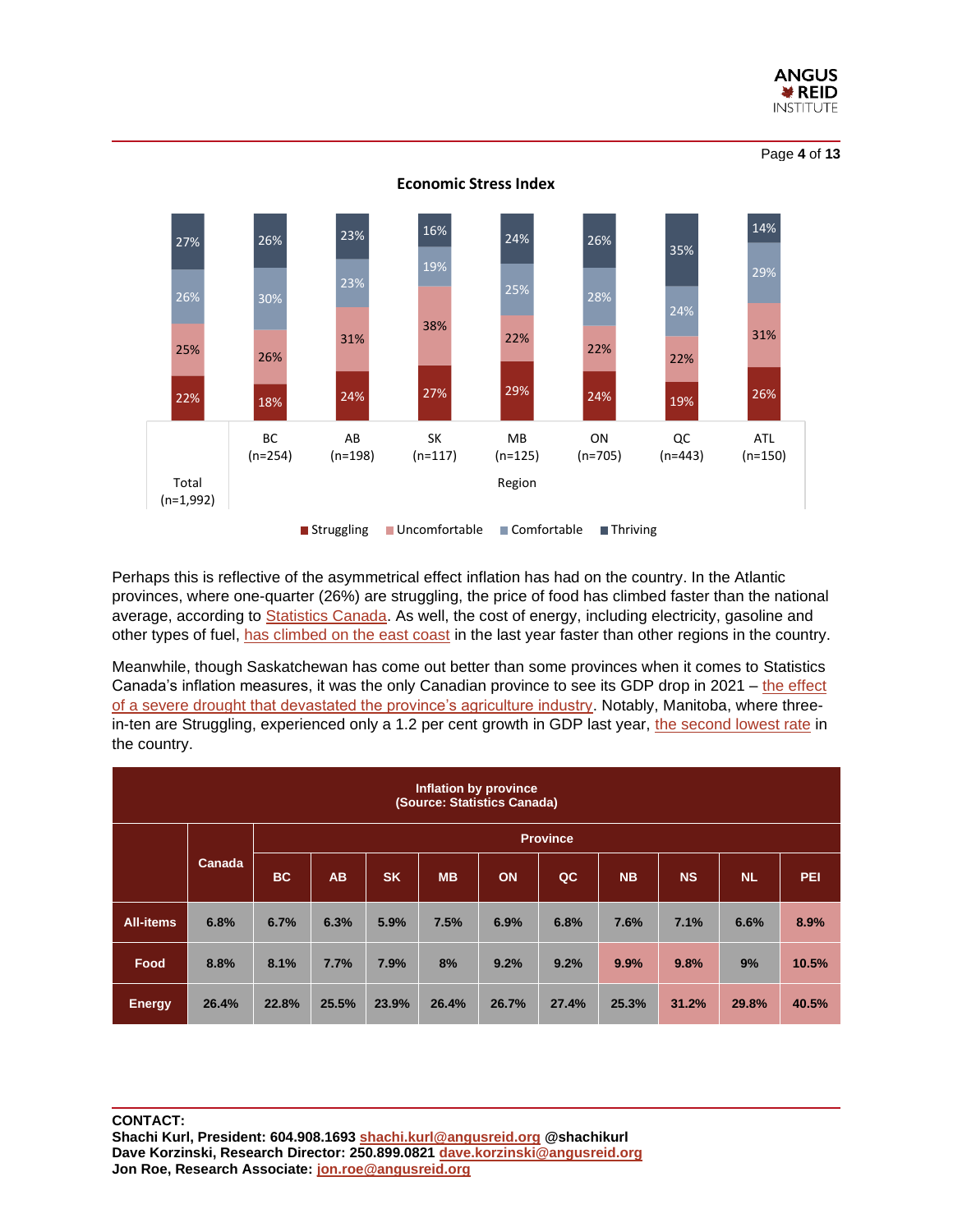

Page **5** of **13**

Canadians in the middle of their career – aged 35 to 54 – are more likely to be Struggling than other demographics. As well, they are the only demographic which has a majority in the lower half of the index [\(see detailed tables\)](https://angusreid.org/wp-content/uploads/2022/05/2022.05.24_Inflation_tables.pdf).

### **One-third report deteriorating finances over the last year**

As inflation continues to batter Canadian wallets, one-third (36%) say they are in a worse financial situation than they were in a year ago. One-quarter (24%) say the opposite, that their financial picture has improved in the last 12 months.

Since the pandemic began in 2020, Canadians are much more likely to say one or the other – that their finances have improved or deteriorated in the last year. Prior to the pandemic, at least half would say that their finances have remained relatively stable. Perhaps this is a reflection of COVID-19's impact on inequality. [Experts worry](https://policyoptions.irpp.org/magazines/april-2021/why-covid-19-is-an-inequality-virus/) that the pandemic has [widened the gap](https://www.ctvnews.ca/business/rich-get-richer-poor-poorer-two-reports-say-pandemic-intensifying-inequalities-1.5142835) between the rich and the poor.



**All things considered, do you think you are financially better off or worse off than you were a year ago?**

More than four-in-five (84%) of the Struggling say their financial picture has worsened over the last year. The Uncomfortable are as likely to say the same (43%) as to report treading water in the last 12 months. Meanwhile, half of the Thriving say they are in better shape financially than they were one year ago: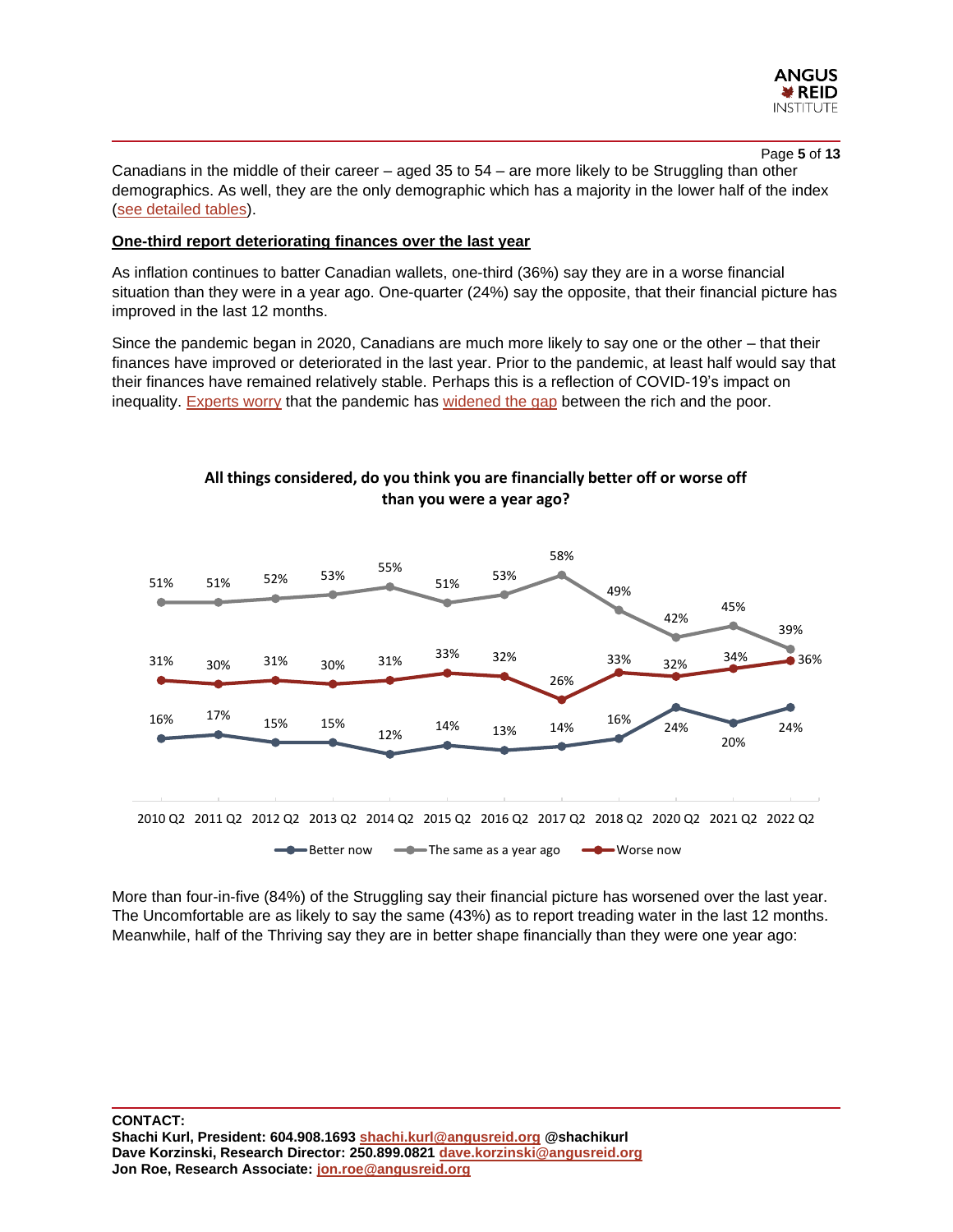

Page **6** of **13**



**All things considered, do you think you are financially better off or worse off than you were a year ago?**

In the first two years of the pandemic, financial optimism outweighed pessimism at this time of year. Now three-in-ten (28%) believe they will be in a worse position financially next year, more than the one-quarter (24%) who believe the opposite. That former figure represents a peak since 2010 in financial gloom for Canadians:



# **And a year from now, do you think you will be financially better off or worse off than you are now?**

# **CONTACT:**

**Shachi Kurl, President: 604.908.1693 [shachi.kurl@angusreid.org](mailto:shachi.kurl@angusreid.org) @shachikurl Dave Korzinski, Research Director: 250.899.0821 [dave.korzinski@angusreid.org](mailto:dave.korzinski@angusreid.org) Jon Roe, Research Associate[: jon.roe@angusreid.org](mailto:jon.roe@angusreid.org)**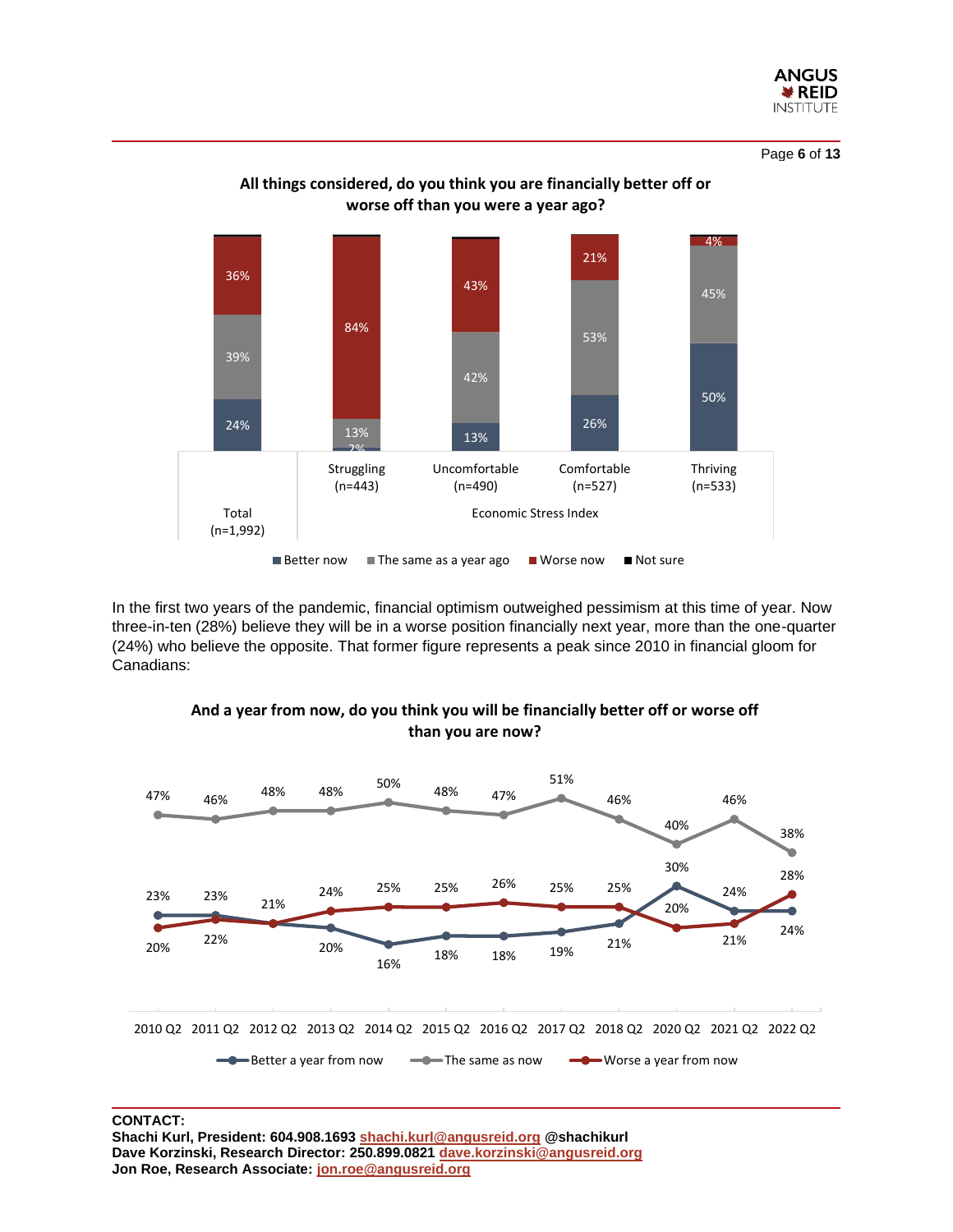

Page **7** of **13**

There is little optimism among the Struggling that their situation will improve over time. Three-in-five (63%) in that group believe they will be worse off financially one year from now. A plurality (36%) of the Uncomfortable agree. For the Thriving, nearly all believe they will be in the same position financially (48%) or doing even better (43%):



**And a year from now, do you think you will be financially better off or worse off than you are now?**

# **Half of Canadians say it's difficult to afford to feed their household**

[Statistics Canada reported](https://globalnews.ca/news/8773411/how-to-save-grocery-store-food-prices/) that food prices rose 8.7 per cent year over year in March, a rate unseen since 2008. The expectation is that a family of four will [pay nearly \\$1,000 more for food in 2022](https://www.dal.ca/sites/agri-food/research/canada-s-food-price-report-2022.html) than they did in 2021.

As many Canadians say it is difficult to feed their household (49%) as say that it is instead easy (48%). Three years ago, three-in-five (62%) said they could easily afford to feed their household:



# **Thinking about grocery shopping and your household's food budget, how easy or difficult would you say it is to afford to feed your household?**

# **CONTACT:**

**Shachi Kurl, President: 604.908.1693 [shachi.kurl@angusreid.org](mailto:shachi.kurl@angusreid.org) @shachikurl Dave Korzinski, Research Director: 250.899.0821 [dave.korzinski@angusreid.org](mailto:dave.korzinski@angusreid.org) Jon Roe, Research Associate[: jon.roe@angusreid.org](mailto:jon.roe@angusreid.org)**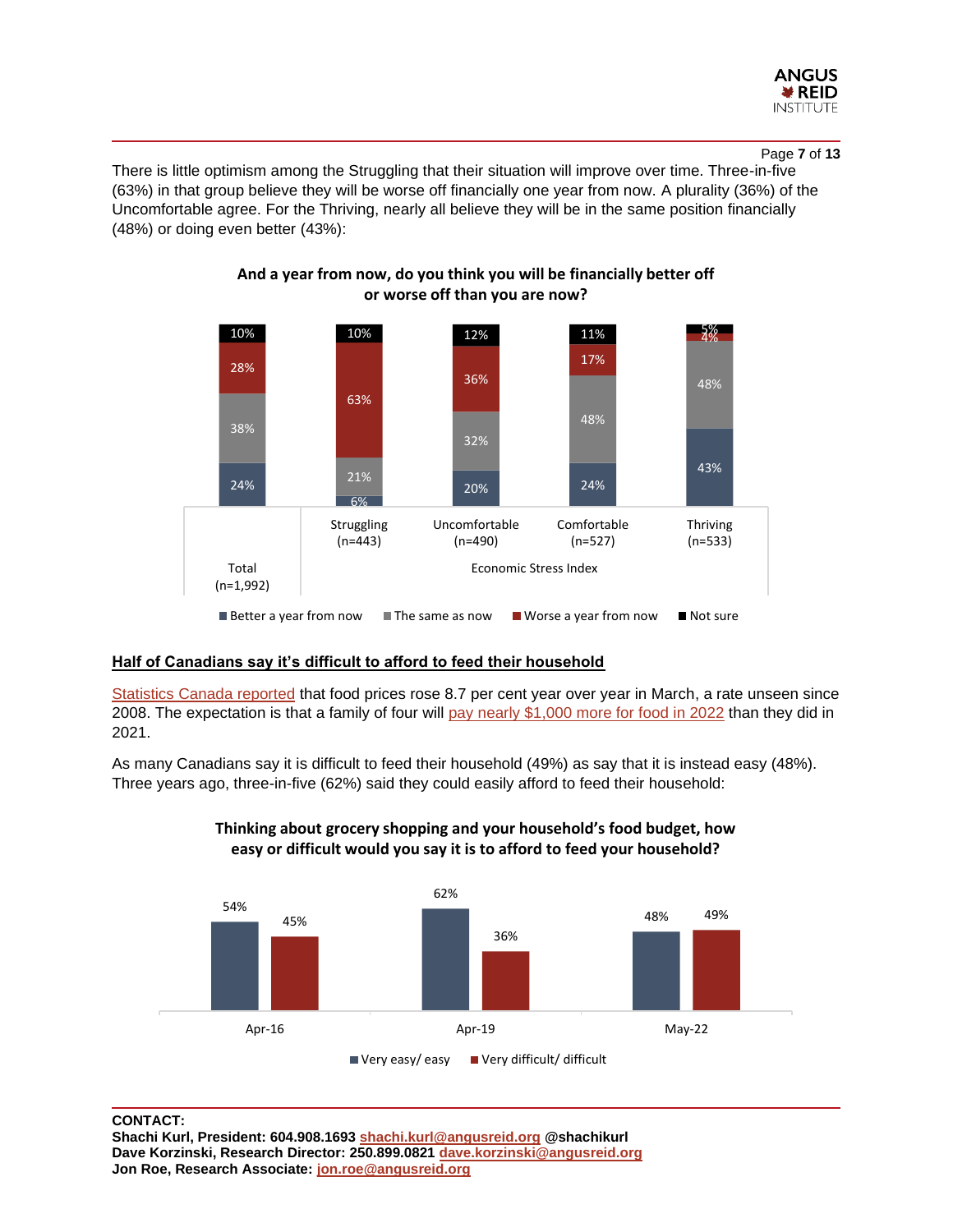

#### Page **8** of **13**

Food inflation is not impacting Canadian's budgets evenly. Nearly all (99%) of the Struggling say it is difficult to afford to feed their household. On the other end of the Economic Stress Index, nearly all (98%) of the Thriving have no trouble putting food on the table [\(see detailed tables\)](https://angusreid.org/wp-content/uploads/2022/05/2022.05.24_Inflation_tables.pdf).

Rent and mortgage payments are another factor pressuring Canadian's finances. As the Bank of Canada increases interest rates to wrangle inflation, mortgage rates will rise and those increases will have [a](https://www.theglobeandmail.com/investing/personal-finance/household-finances/article-rate-hikes-landlords-toronto-vancouver-rent-increase/)  [reciprocal effect on rent.](https://www.theglobeandmail.com/investing/personal-finance/household-finances/article-rate-hikes-landlords-toronto-vancouver-rent-increase/)

Nationally, three-in-five (63%) say the cost of their mortgage or rent is easy or manageable. A significant minority – one third (32%) – say instead it is tough or difficult to pay that bill each month. That latter group includes nearly all (93%) of the Struggling. For all other groups along the Index, a majority say they find their monthly housing payments easy or manageable.



# **And when it comes to your living situation, whether you're paying a mortgage, renting, or otherwise, would you say the financial aspect of this is:**

#### **Part Two: The debt picture**

Over the course of the pandemic, consumer debt climbed to record levels. In the fourth quarter of 2021, [Statistics Canada reported](https://www.ctvnews.ca/business/statistics-canada-says-household-debt-to-income-ratio-hit-record-high-in-q4-1.5815332) that the ratio of household debt to disposable income reached 186.2 per cent, above the previous record high of 184.7 per cent in the third quarter of 2018. [This debt complicates the](https://www.theglobeandmail.com/business/article-canadian-credit-card-debt-rising/)  [picture for the Bank of Canada](https://www.theglobeandmail.com/business/article-canadian-credit-card-debt-rising/) as it raises interest rates to fight inflation.

#### **Household debt is a source of stress for two-thirds**

One-in-five (22%) Canadians report that their household debt is a major source of stress. For a further two-in-five (42%), it is still a source of stress, but more of a minor one. One-third have no problem with the amount of debt their household holds (19%) or hold no debt at all (17%).

Along the Economic Stress Index, only the Thriving are mostly unburdened with their levels of debt. For that group, one-third hold no debt (33%) and half don't consider it a source of stress (52%). For all other groups, a majority carry some amount of stress for their level of debt, including two-thirds of the Struggling who say they experience major stress over their household's debt: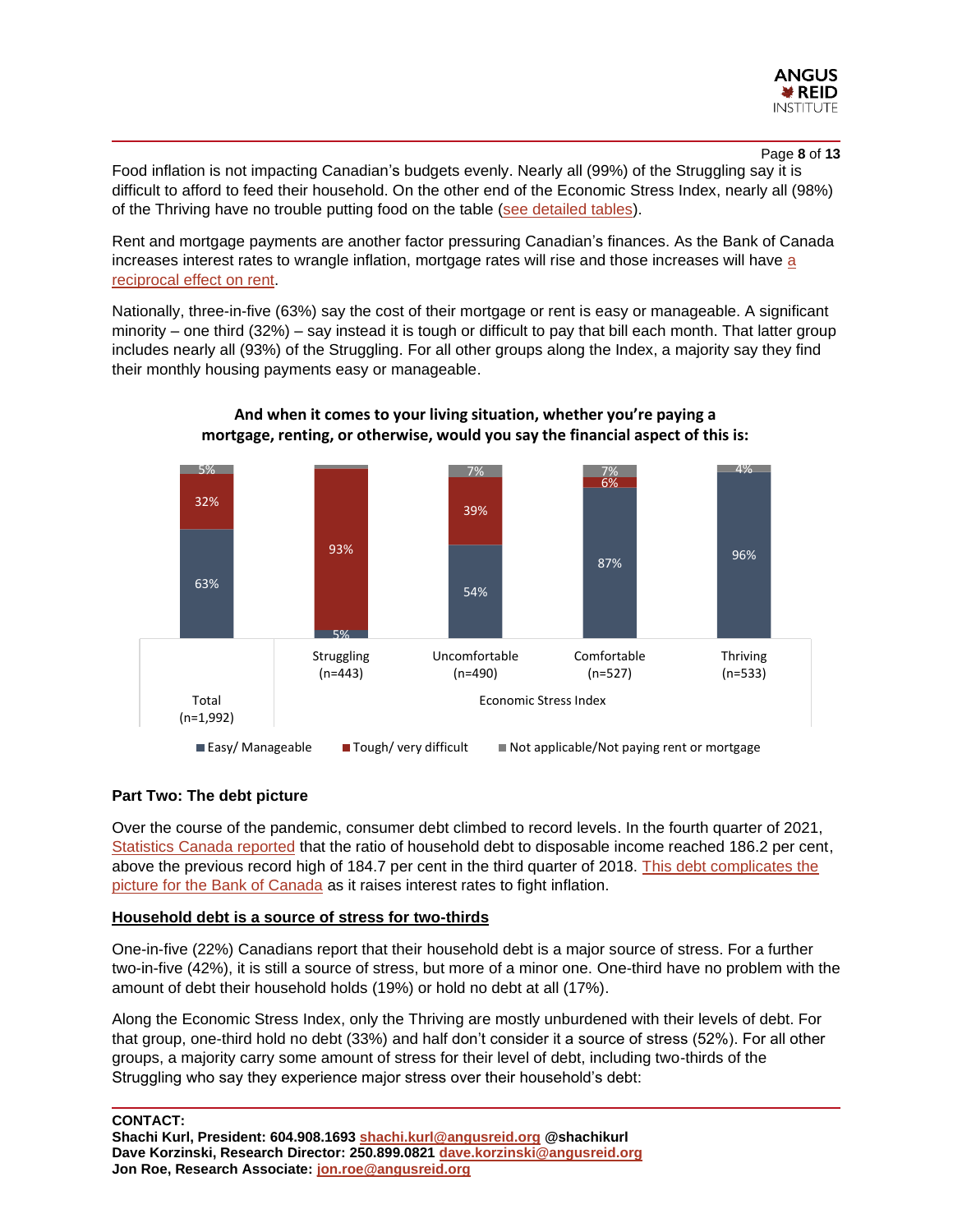

Page **9** of **13**



# **When it comes to the debt – if any – that your household currently holds, would you say this amount is…**

#### **Canadians stressing over debt have cut back on going out, streaming services, driving**

Canadians feeling major anxiety over their levels of debt have adjusted their spending habits. Most (86%) have stopped dining out as much. Majorities, too, have cut back on streaming services and phone bills (69%), switched to cheaper brands at the grocery store (66%), are driving less (63%) and are cancelling family activities like hockey or dance lessons (57%):

# **And thinking about your own household's financial stress level, have you done any of the following in response? (Among those whose household debt is a major source of stress, n=438)**

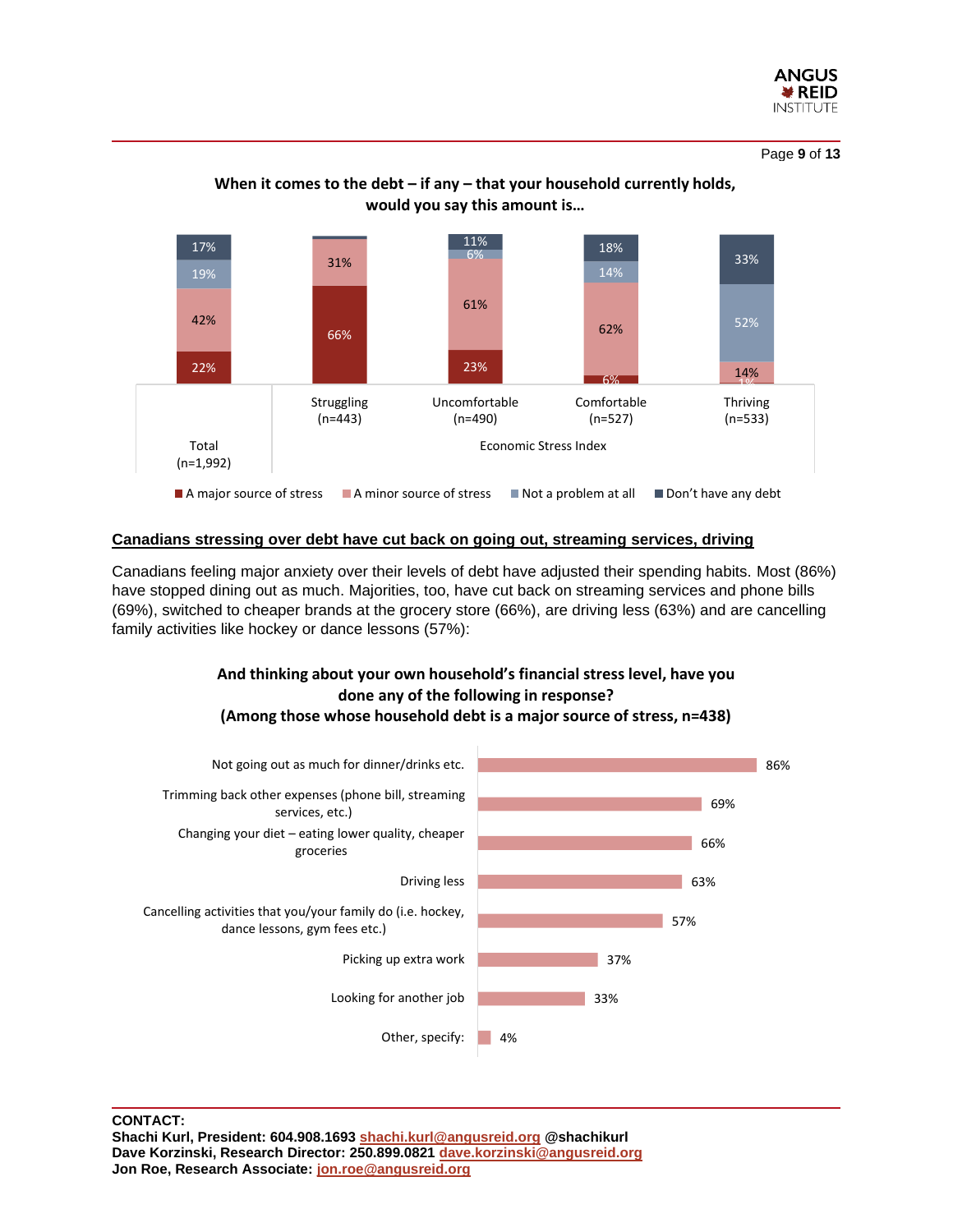

Page **10** of **13**

These changes in consumer behaviours are much more common among the Struggling than other groups along the ESI. For the Thriving, 99 per cent do not see their debt as a major source of stress. That's only the case for one-third of the Struggling:

| And thinking about your own household's financial stress level, have you done any of the following in response? |              |                                |                                   |                                 |                              |  |  |  |
|-----------------------------------------------------------------------------------------------------------------|--------------|--------------------------------|-----------------------------------|---------------------------------|------------------------------|--|--|--|
|                                                                                                                 | <b>Total</b> | <b>Economic Stress Index</b>   |                                   |                                 |                              |  |  |  |
|                                                                                                                 | $(n=1,992)$  | <b>Struggling</b><br>$(n=443)$ | <b>Uncomfortable</b><br>$(n=490)$ | <b>Comfortable</b><br>$(n=527)$ | <b>Thriving</b><br>$(n=533)$ |  |  |  |
| Not going out as much<br>for dinner/ drinks etc.                                                                | 19%          | 57%                            | 20%                               | 5%                              | 0%                           |  |  |  |
| <b>Trimming back other</b><br>expenses (phone bill,<br>streaming services,<br>etc.                              | 15%          | 49%                            | 14%                               | 3%                              | 0%                           |  |  |  |
| Changing your diet -<br>eating lower quality,<br>cheaper groceries                                              | 15%          | 47%                            | 13%                               | 2%                              | 0%                           |  |  |  |
| <b>Driving less</b>                                                                                             | 14%          | 45%                            | 12%                               | 3%                              | 0%                           |  |  |  |
| <b>Cancelling activities</b><br>that you/your family<br>do (i.e. hockey, dance<br>lessons, gym fees<br>etc.)    | 12%          | 40%                            | 13%                               | 1%                              | 1%                           |  |  |  |
| Picking up extra work                                                                                           | 8%           | 25%                            | 7%                                | 2%                              | 0%                           |  |  |  |
| <b>Looking for another</b><br>job                                                                               | 7%           | 24%                            | 5%                                | 2%                              | 1%                           |  |  |  |
| <b>Other</b>                                                                                                    | 1%           | 3%                             | 1%                                | 0%                              | 0%                           |  |  |  |
| Debt is not a major<br>source of stress                                                                         | 78%          | 34%                            | <b>77%</b>                        | 94%                             | 99%                          |  |  |  |

# **Part Three: What should the Bank of Canada do?**

In April, the Bank of Canada increased its key interest rate from [0.5 per cent to one per cent](https://www.ctvnews.ca/business/boc-interest-rate-hike-will-limit-purchasing-power-of-homebuyers-expert-1.5860284) as a counteraction against the record levels of inflation the country is seeing. It was the largest interest rate hike the central bank had made [in 20 years.](https://www.ctvnews.ca/business/boc-interest-rate-hike-will-limit-purchasing-power-of-homebuyers-expert-1.5860284) The Royal Bank of Canada expects the BoC to bump rates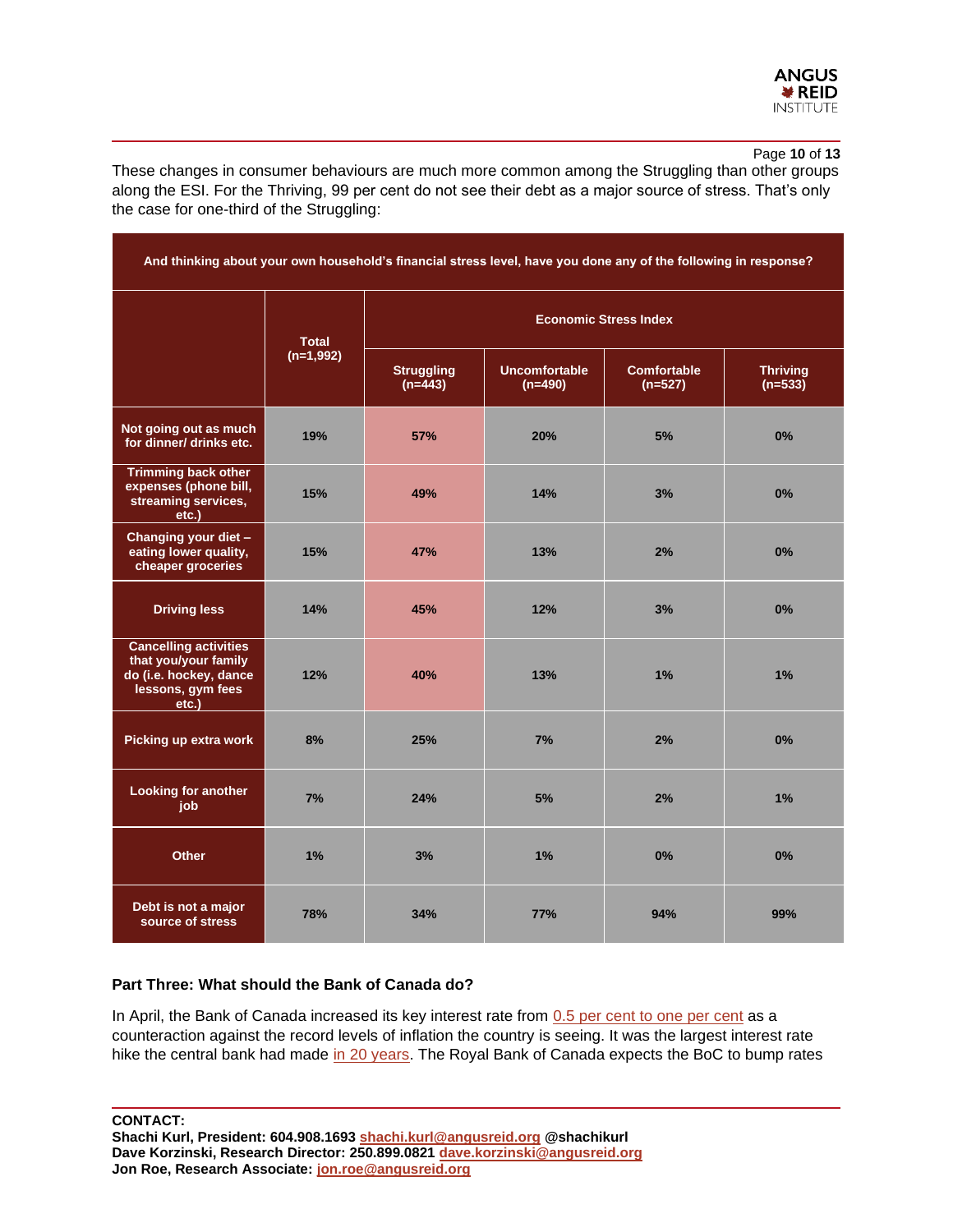

Page **11** of **13** by 0.5 per cent again in June and July and sees the overnight rate reaching 2.5 per cent by the end of the year. The overnight rate has not been that [high since October 2008.](https://wowa.ca/bank-of-canada-interest-rate)

The impact of rising interest rates [will be felt by Canadians on their mortgages,](https://www.ctvnews.ca/business/what-does-the-interest-rate-hike-mean-for-canadians-looking-for-mortgage-adjustments-1.5861137) whether they are on a variable rate or looking to renew their fixed rate mortgages. As well, it's expected rising interest rates will cool the housing market by [decreasing demand](https://thoughtleadership.rbc.com/rising-interest-rates-a-game-changer-for-canadas-housing-market/) as buyers will not be able to qualify for as large as a mortgage as before, or are pushed out of the market entirely.

#### **More than two-in-five want BoC to maintain rates where they are; one-quarter want higher rates**

The largest group of Canadians (45%) want to wait to see how the Bank of Canada's April interest rate hike affects the market before the Bank acts again. One-quarter (27%) would push interest rates even higher, double the number who instead want the BoC to reverse course and lower interest rates (13%).

Men aged 18- to 34-years-old and older than 54 are the least likely to want the BoC to lower rates. Meanwhile, men are more likely than women to want interest rates to continue to rise:

| Suppose you were governor of the Bank of Canada. Would you |                             |                        |                        |                    |                        |                        |                    |  |  |
|------------------------------------------------------------|-----------------------------|------------------------|------------------------|--------------------|------------------------|------------------------|--------------------|--|--|
|                                                            | <b>Total</b><br>$(n=1,992)$ |                        | <b>Male</b>            |                    | <b>Female</b>          |                        |                    |  |  |
|                                                            |                             | $18 - 34$<br>$(n=280)$ | $35 - 54$<br>$(n=328)$ | $55+$<br>$(n=367)$ | $18 - 34$<br>$(n=272)$ | $35 - 54$<br>$(n=339)$ | $55+$<br>$(n=405)$ |  |  |
| <b>Maintain the</b><br>status quo                          | 45%                         | 35%                    | 41%                    | 47%                | 43%                    | 49%                    | 51%                |  |  |
| <b>Continue to</b><br>raise interest<br>rates              | 27%                         | 42%                    | 34%                    | 36%                | 25%                    | 16%                    | 13%                |  |  |
| <b>Lower interest</b><br>rates                             | 13%                         | 8%                     | 17%                    | 8%                 | 15%                    | 15%                    | 13%                |  |  |
| Don't know/<br>Can't say                                   | 15%                         | 15%                    | 9%                     | 9%                 | 17%                    | 20%                    | 22%                |  |  |

# **Past CPC voters more likely to want BoC to lower rates again**

While pluralities of all partisans prefer the BoC to hold course and wait to see the effects of its latest rate hike before taking further action, past CPC voters are twice as likely as other past party supporters to want Canada's central bank to move in the other direction and lower interest rates.

These data come as a row over management of the Bank of Canada has erupted amongst the Conservative caucus. Conservative MP and leadership candidate Pierre Poilievre said during the CPC leadership debate that, if he became prime minister, [he would fire BoC governor Tiff Macklem.](https://nationalpost.com/news/politics/conservative-finance-critic-is-deeply-troubled-by-poilievres-plan-to-fire-boc-governor) Conservative MP Ed Fast, the party's finance critic, called out Poilievre in response, saying the party ["loses credibility"](https://nationalpost.com/news/politics/conservative-finance-critic-is-deeply-troubled-by-poilievres-plan-to-fire-boc-governor) when it doesn't respect the independence of institutions like the BoC. Conservative MPs who support Poilievre [were reportedly angered by Fast's](https://nationalpost.com/news/politics/conservative-finance-critic-is-deeply-troubled-by-poilievres-plan-to-fire-boc-governor) comments, and, hours later, Fast, who is also the co-chair of the CPC leadership campaign of Poilievre rival Jean Charest, resigned from his duties as finance critic.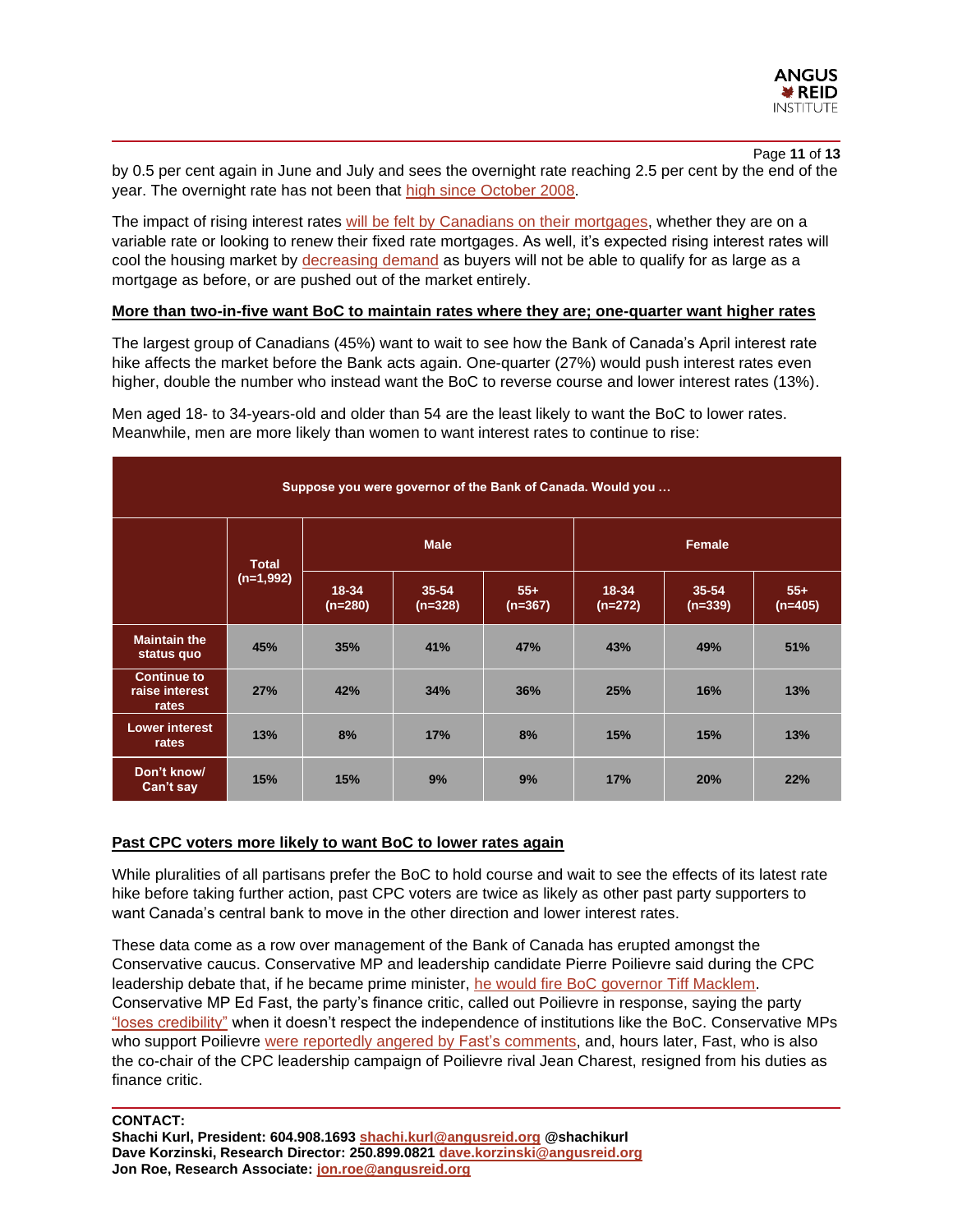| Suppose you were governor of the Bank of Canada. Would you |              |                         |                             |                         |                        |  |  |  |
|------------------------------------------------------------|--------------|-------------------------|-----------------------------|-------------------------|------------------------|--|--|--|
|                                                            | <b>Total</b> | 2021 Federal Vote       |                             |                         |                        |  |  |  |
|                                                            | $(n=1,992)$  | <b>CPC</b><br>$(n=573)$ | <b>Liberal</b><br>$(n=559)$ | <b>NDP</b><br>$(n=303)$ | <b>BQ</b><br>$(n=125)$ |  |  |  |
| <b>Maintain the status</b><br>quo                          | 45%          | 46%                     | 49%                         | 42%                     | 44%                    |  |  |  |
| <b>Continue to raise</b><br>interest rates                 | 27%          | 27%                     | 30%                         | 29%                     | <b>27%</b>             |  |  |  |
| Lower interest rates                                       | 13%          | 17%                     | 8%                          | 9%                      | 8%                     |  |  |  |
| Don't know/ Can't say                                      | 15%          | 10%                     | 14%                         | 20%                     | 22%                    |  |  |  |

Those living in the lowest income households are half as likely (16%) to believe the Bank of Canada should continue to raise interest rates than those in households earning \$100,000 or more annually. As well, Canadians living in households earning less than \$25,000 annually are the most likely of all income brackets to say the BoC should instead lower interest rates.

Meanwhile, approaching half of households earning six figures per year believe the bank should wait to see how the most recent rate hike affects inflation before taking further action. And one-third in those households would like to see further interest rate hikes right away: